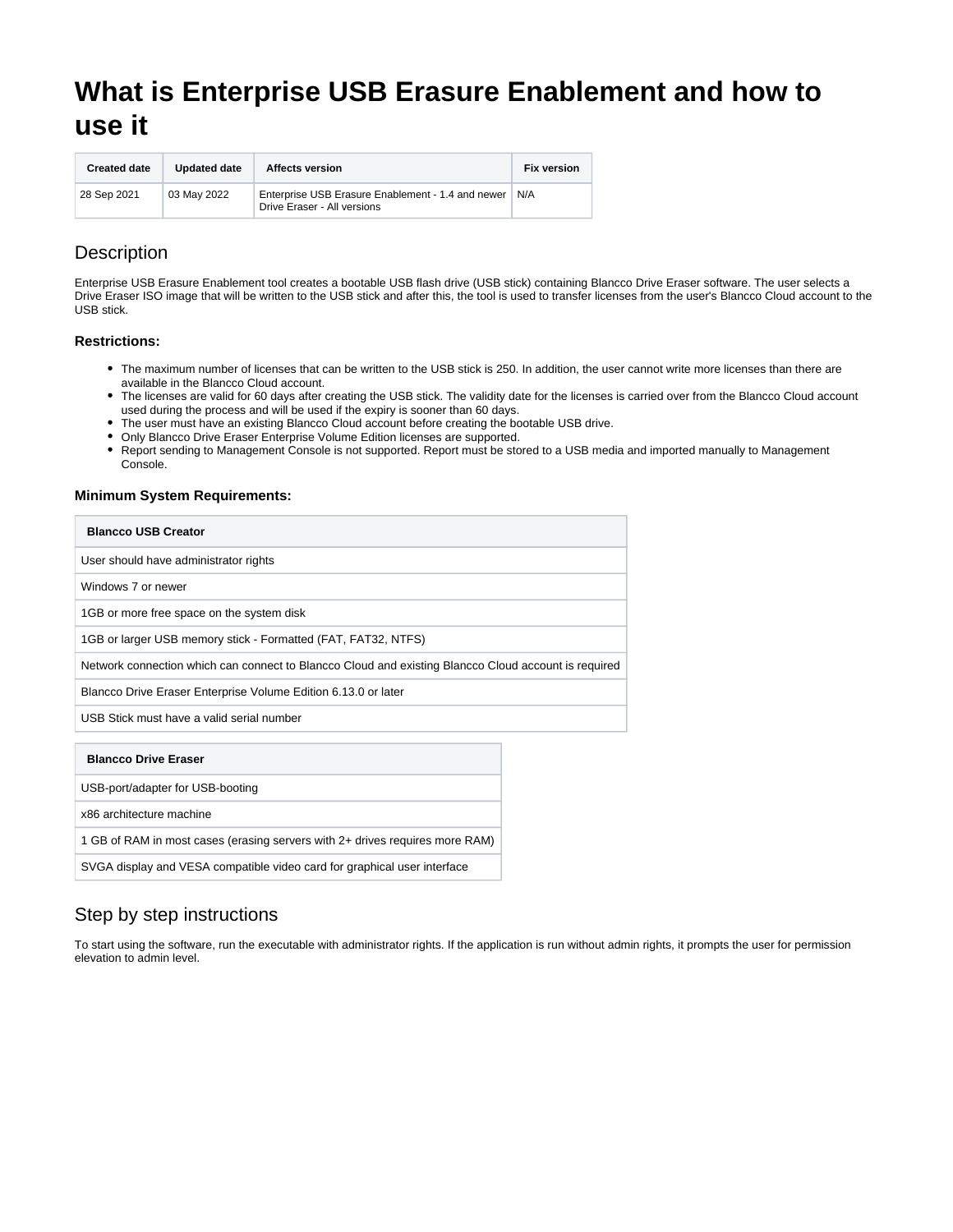1. The first screen displays the license agreement (EULA). Accept it to continue.



| <b>DIANCCO</b> Enterprise USB Erasure Enablement                                                   |   |  |
|----------------------------------------------------------------------------------------------------|---|--|
| Insert a USB stick                                                                                 |   |  |
| All the data on the USB stick will be removed<br>to create a bootable USB drive.                   |   |  |
| If you want to use an already connected device please reconnect it.                                |   |  |
| CANCEL                                                                                             |   |  |
| 3. Once the USB stick has been detected, press "Continue" to move to the next step in the process. |   |  |
| <b>Enterprise USB Erasure Enablement 1.1.0</b>                                                     | × |  |

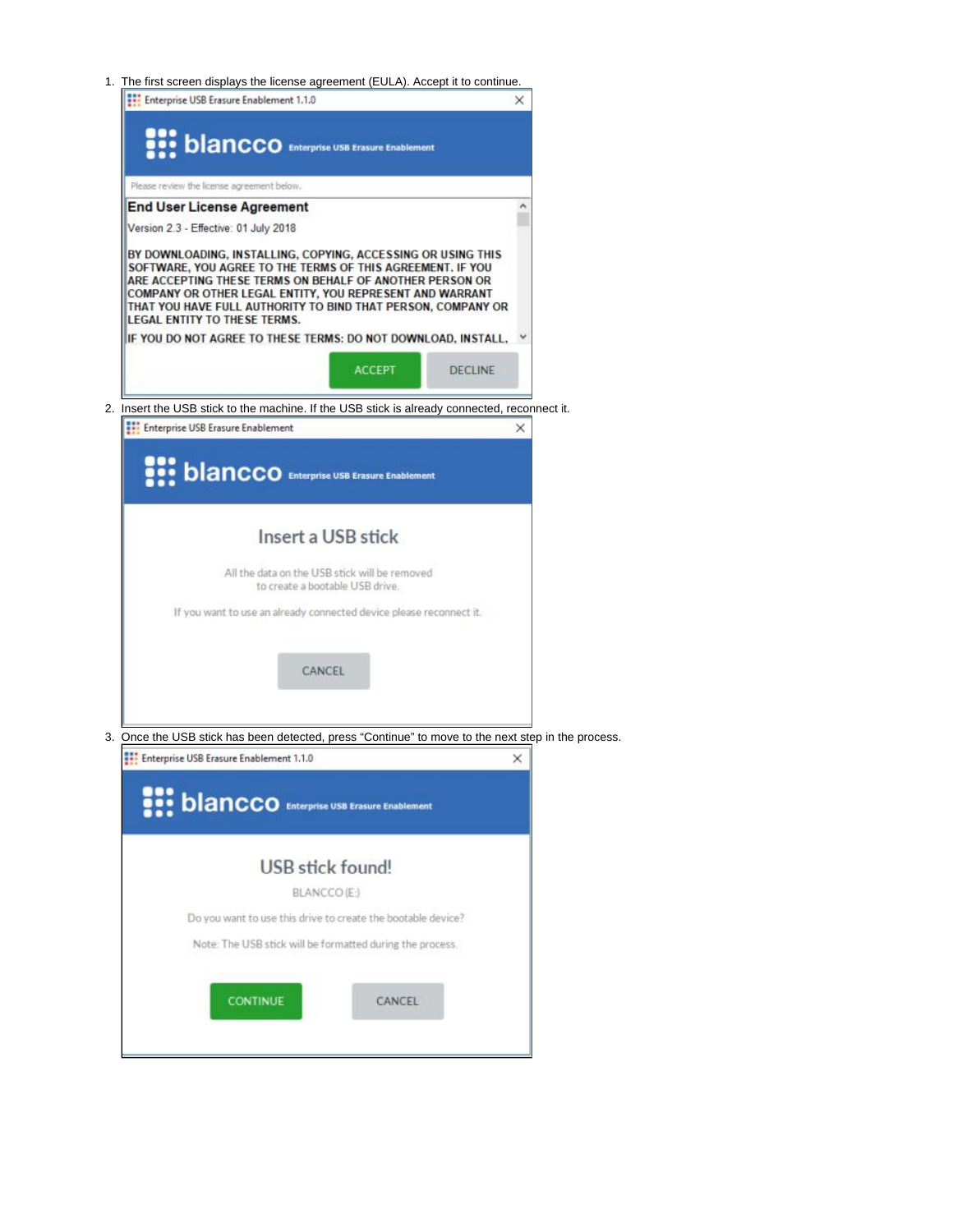4. Click "Browse" to open the Window's File Explorer and use it to select the ISO image. Once the ISO image has been selected, continue the process.

| Enterprise USB Erasure Enablement 1.1.0                                                                  | × |
|----------------------------------------------------------------------------------------------------------|---|
| <b>DIANCCO</b> Enterprise USB Erasure Enablement                                                         |   |
| Select ISO image<br>Select the Blancco Drive Eraser image file<br>that will be written to the USB stick. |   |
| DriveEraser_Enterprise.iso<br><b>Browse</b>                                                              |   |
| Successfully verified!                                                                                   |   |
| <b>CONTINUE</b>                                                                                          |   |
| CANCEL                                                                                                   |   |
|                                                                                                          |   |
| 5. Sign in to your Blancco Cloud account.<br>Enterprise USB Erasure Enablement 1.1.0                     | × |
|                                                                                                          |   |
| <b>DIANCCO</b> Enterprise USB Erasure Enablement                                                         |   |
| <b>Connect to Blancco Cloud</b>                                                                          |   |
| Sign in to your existing Blancco Cloud account.                                                          |   |
| Username:<br><b>LiserName</b>                                                                            |   |
| <br>Password:                                                                                            |   |
|                                                                                                          |   |
|                                                                                                          |   |
| <b>SIGN IN</b><br>CANCEL                                                                                 |   |

6. Once signed in, select the number of licenses to transfer to the USB stick. The default amount is one (1) license. When "Continue" is pressed the USB drive creation process is started and the licenses are consumed from Blancco Cloud.

| Enterprise USB Erasure Enablement 1.1.0                                                                                                              | $\times$ |
|------------------------------------------------------------------------------------------------------------------------------------------------------|----------|
| <b>DIANCCO</b> Enterprise USB Erasure Enablement                                                                                                     |          |
| Select license amount                                                                                                                                |          |
| Select the number of licenses that will be<br>consumed from your Blancco Cloud account.<br>The license information will be written to the USB stick. |          |
| Number of licenses (1 - 5):                                                                                                                          |          |
| <b>CONTINUE</b><br>CANCEL                                                                                                                            |          |